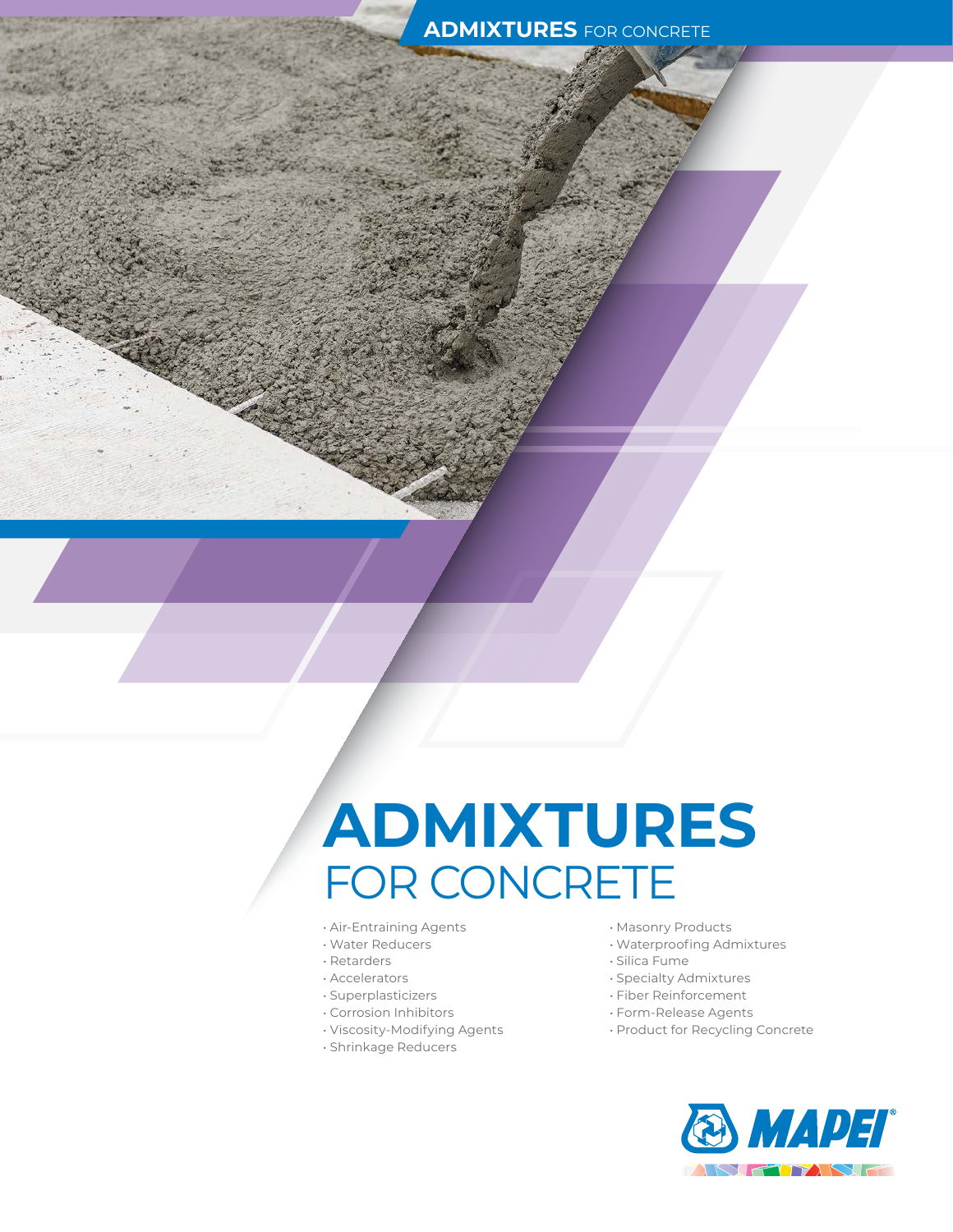# **PRODUCT LINES** OF THE USA



PRODUCTS FOR **UNDERGROUND CONSTRUCTION (UTT)**

# **TABLE OF CONTENTS**

#### **PRODUCT INFORMATION**

#### **CONCRETE ADMIXTURES**

| <b>Air-Entraining Agents</b> |  |
|------------------------------|--|
|                              |  |
|                              |  |
|                              |  |
|                              |  |
| <b>Water Reducers</b>        |  |
|                              |  |
|                              |  |
|                              |  |
|                              |  |
|                              |  |
|                              |  |
| Retarders                    |  |
|                              |  |
|                              |  |
|                              |  |
|                              |  |
| <b>Accelerators</b>          |  |
|                              |  |

| Polychem Super Set Plus3    |  |
|-----------------------------|--|
|                             |  |
|                             |  |
| <b>Superplasticizers</b>    |  |
|                             |  |
|                             |  |
|                             |  |
|                             |  |
|                             |  |
|                             |  |
|                             |  |
|                             |  |
|                             |  |
|                             |  |
|                             |  |
|                             |  |
|                             |  |
| <b>Corrosion Inhibitors</b> |  |
|                             |  |
|                             |  |
|                             |  |

#### **ADMIXTURES FOR CONCRETE**



| <b>Viscosity-Modifying Agents</b> |  |
|-----------------------------------|--|
|                                   |  |
|                                   |  |
|                                   |  |
| <b>Shrinkage Reducers</b>         |  |
|                                   |  |
|                                   |  |
|                                   |  |
| <b>Masonry Products</b>           |  |
|                                   |  |
|                                   |  |
|                                   |  |
| <b>Waterproofing Admixtures</b>   |  |
|                                   |  |
|                                   |  |
| Krystol Internal Membrane         |  |
|                                   |  |
| <b>Silica Fume</b>                |  |
|                                   |  |
| <b>Specialty Admixtures</b>       |  |
| Polychem Extendflo X907           |  |
|                                   |  |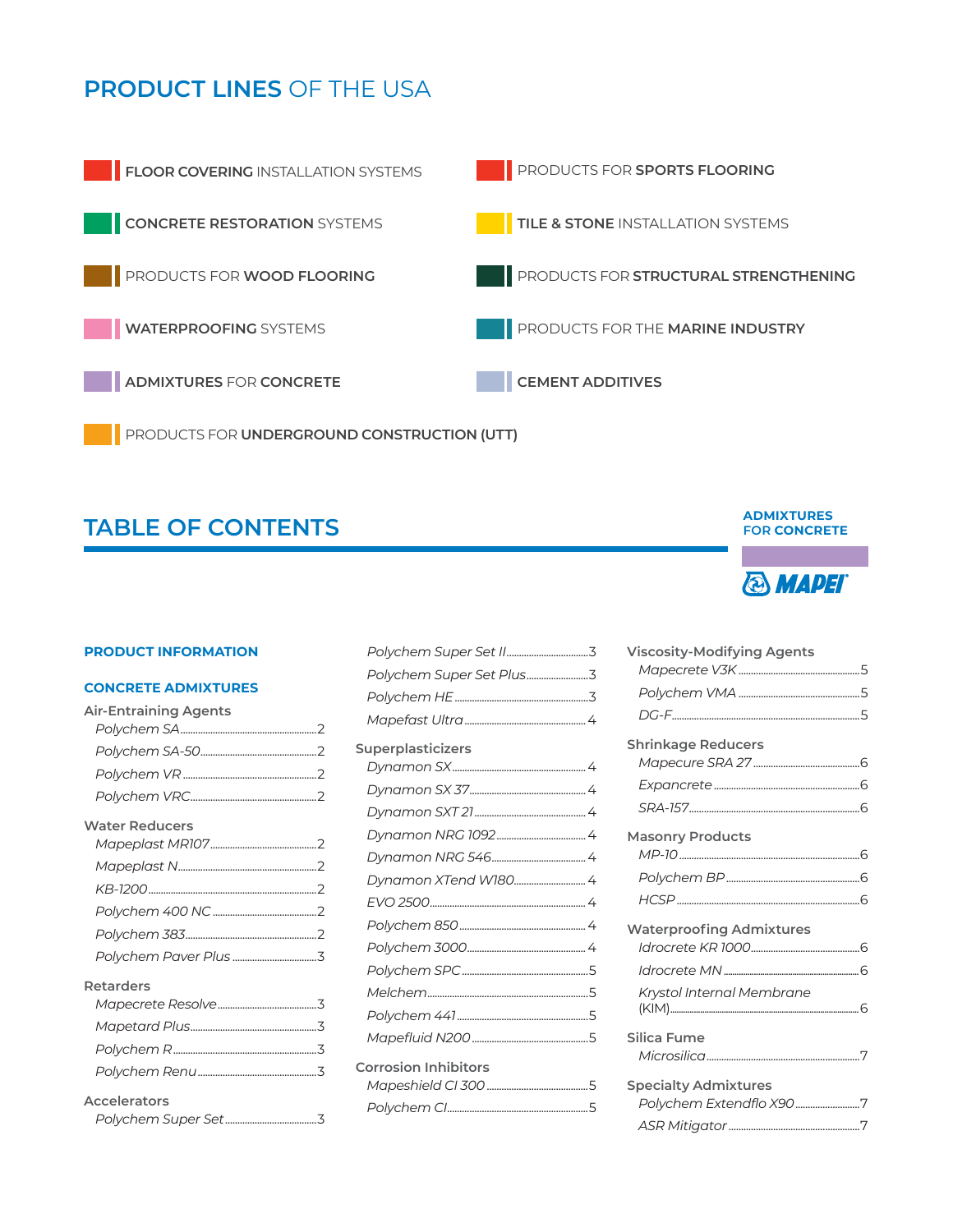



# **A WORLDWIDE LEADER**

Originally established in 1937, today MAPEI is a privately owned global corporation headquartered in Milan, Italy, with 89 subsidiaries including 81 plants in 36 countries. The company specializes in manufacturing chemical products for building, including waterproofing products, specialty mortars and admixtures for concrete, products to restore historic buildings, and decorative and protective coatings for concrete surfaces. In addition, MAPEI is the world leader in the manufacturing of mortars, grouts, adhesives and complementary products for installing all types of floor and wall coverings. MAPEI Corporation, the division responsible for supporting the North American markets, is based in Deerfield Beach, Florida, and employs over 1,325 team members – ranging from Manufacturing and R&D to Technical Services and Sales. The Canadian subsidiary MAPEI Inc. supports those efforts with about 350 additional employees.

# **FIBER PRODUCTS**

| Fiber Reinforcement                   |  |
|---------------------------------------|--|
|                                       |  |
|                                       |  |
|                                       |  |
|                                       |  |
| Advantage Macrosynthetic              |  |
|                                       |  |
| Advantage Performance                 |  |
| Form-Release Agents                   |  |
|                                       |  |
|                                       |  |
| <b>Product for Recycling Concrete</b> |  |
|                                       |  |

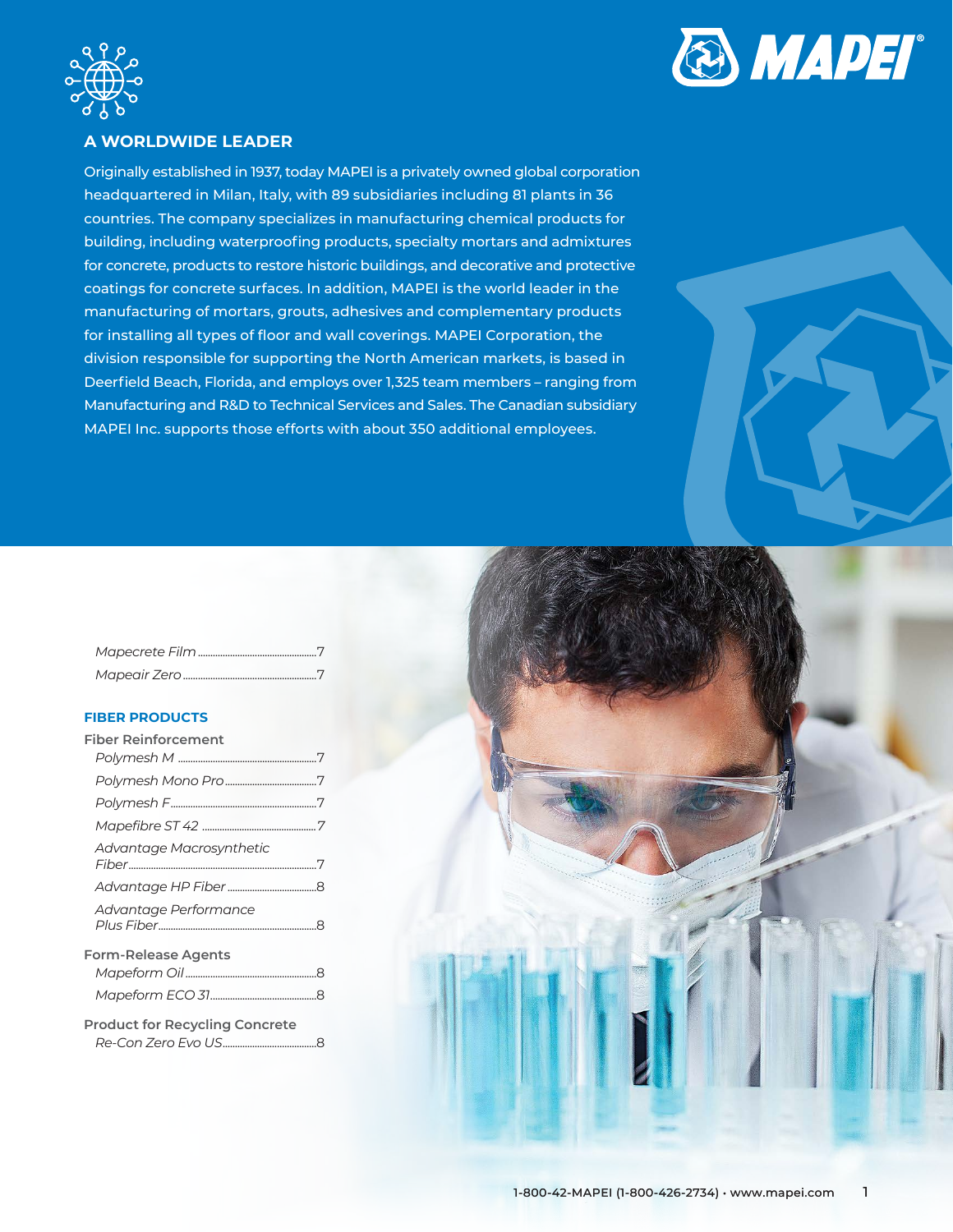# **AIR-ENTRAINING AGENTS**

# *Polychem SA*

#### **Air-Entraining Admixture**

*Polychem SA* is a specifically developed, multi-component air-entraining admixture that has been stabilized to produce an air-void system consistent with industry requirements and standards. When added separately, *Polychem SA* will produce an air-void system that is equivalent to or exceeds that of pure Vinsol-resin-based admixtures at substantially reduced dosage rates. *Polychem SA* is a syntheticbased alpha olefin that will produce a small, more well-defined and spaced bubble structure, which is stabilized to be more efficient when used in producing concrete mixtures containing low-alkali cement or supplementary cementitious materials.

# *Polychem SA-50*

#### **Air-Entraining Admixture**

*Polychem SA-50* is a specifically developed, multi-component air-entraining admixture that has been stabilized to produce an air-void system consistent with industry requirements and standards. *Polychem SA-50* is a reduced-solids version of *Polychem SA*. When added separately, *Polychem SA-50* will produce an air-void system that is equivalent to or exceeds that of pure Vinsol-resin-based admixtures at reduced dosage rates. *Polychem SA-50* is a synthetic-based alpha olefin that will produce a small, more well-defined and spaced bubble structure, which is stabilized to be more efficient when used in producing concrete mixtures containing low-alkali cement or supplementary cementitious materials. *Polychem SA-50* has been formulated specifically for ready-mix and precast concrete applications where the need for accurate dispensing with a small load size may be an issue.

# *Polychem VR*

#### **Air-Entraining Admixture**

*Polychem VR* is a ready-to-use air-entraining agent in an aqueous solution of neutralized Vinsol resin. *Polychem VR* is used in exterior concrete such as sidewalks, curbs, highway paving, bridge decks, parking structures, and any other areas requiring protection from deicing salts and freeze/thaw damage.

# *Polychem VRC*

#### **Air-Entraining Admixture (Concentrate)**

*Polychem VRC* is a concentrated, ready-to-use air-entraining agent in an aqueous solution of neutralized Vinsol resin. *Polychem VRC* is used in exterior concrete such as sidewalks, curbs, highway paving, bridge decks, parking structures, and any other areas requiring protection from de-icing salts and freeze/thaw damage.

# **WATER REDUCERS**

#### *Mapeplast MR107*

#### **Mid-Range, Water-Reducing Admixture**

*Mapeplast MR107* is a multi-range, water-reducing admixture for normal, mid-range and high-range water reduction. Concrete manufactured with *Mapeplast MR107* has a high level of workability and exhibits excellent mechanical properties when hardened.

#### *Mapeplast N*

#### **Water-Reducing Admixture**

*Mapeplast N* is a normal-setting, multi-component, highly concentrated, water-reducing and retarding admixture for concrete. It will increase strengths, improve workability and finishing characteristics.

# *KB-1200*

#### **Finishing Aid / Water Reducer**

*KB-1200* is used in all concrete where ease of placement, normal set times and increased workability are desired. Used in all flatwork, curb mixes and walls, *KB-1200* is compatible with a wide range of cements, fly ashes and aggregates. *KB-1200* provides concrete with lower permeability, little or no bleeding, and greater workability at the surface. *KB-1200* does not contain calcium chloride.

# *Polychem 400 NC*

#### **Water-Reducing Admixture**

*Polychem 400 NC* is a normal-setting, multi-component, highly concentrated, water-reducing admixture conforming to ASTM C494 Type A. *Polychem 400 NC* will reduce the quantity of water required to produce concrete of a desired consistency, while providing greater economy for a given strength. It will increase strengths and improve workability and finishing characteristics. *Polychem 400 NC* does not contain calcium chloride, and is compatible with air-entrained and non-air-entrained mixes.

#### *Polychem 383*

#### **Mid-Range Water-Reducing Admixture**

*Polychem 383* is a normal-setting, mid-range water-reducing admixture based on polycarboxylate chemistry. *Polychem 383* is designed to be used in all concrete applications by varying the dosage rate while maintaining workability, neutral-setting characteristics and improved finishability characteristics. *Polychem 383* does not contain calcium chloride or any chloride-based components. Its use will not contribute to the increased corrosion of reinforcing steel in concrete.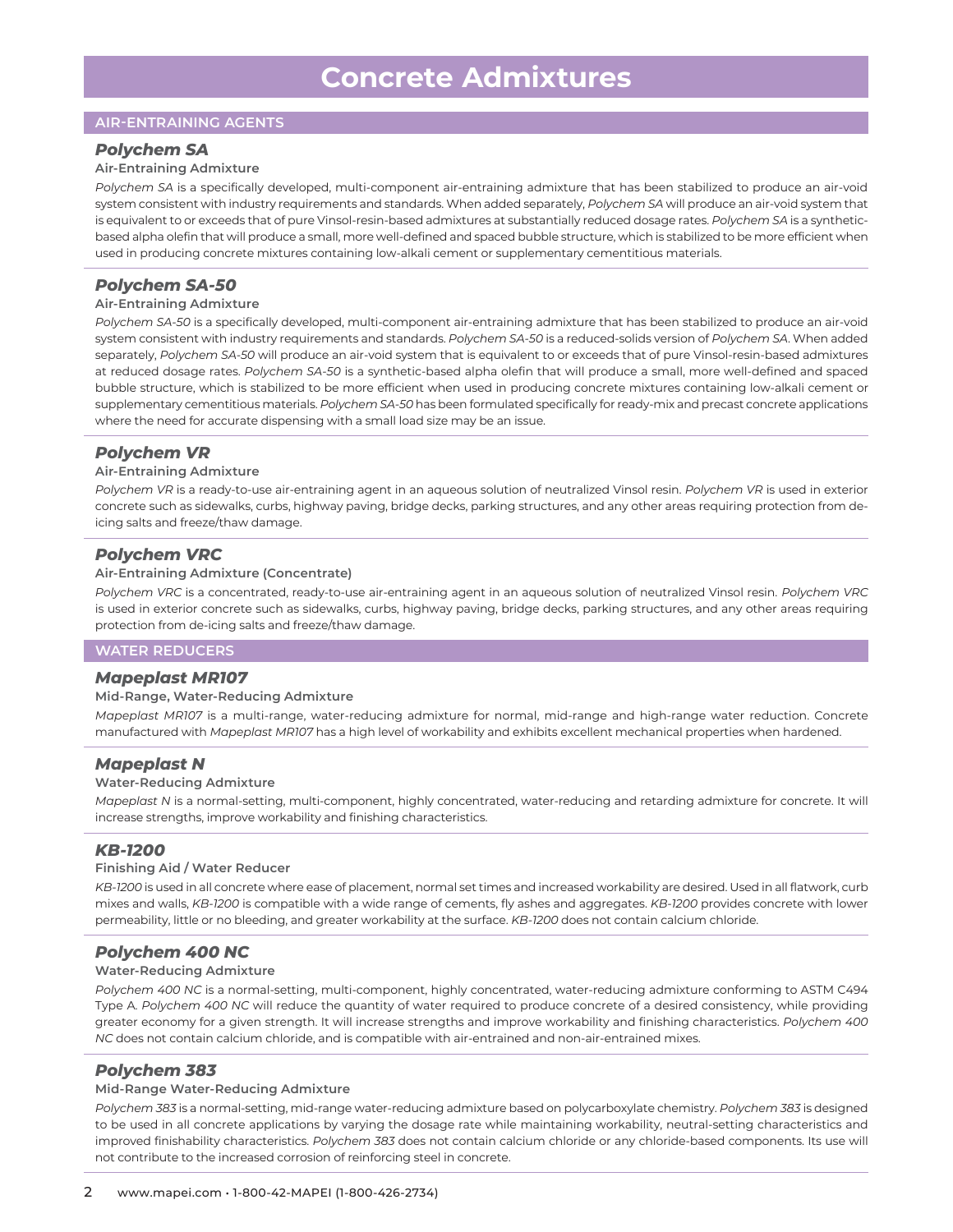# *Polychem Paver Plus*

#### **Water-Reducing Admixture**

*Polychem Paver Plus* is a normal-setting, multi-component, highly concentrated water-reducing admixture. *Polychem Paver Plus* will reduce the quantity of water required to produce concrete of a desired consistency while providing greater economy for a given strength. It will increase strength and improve workability and finishing characteristics. *Polychem Paver Plus* does not contain calcium chloride, and is compatible with air-entrained and non-air-entrained mixes. *Polychem Paver Plus* was specifically designed for concrete slip-form paving operations to extend haul time and maintain workability.

# **RETARDERS**

#### *Mapecrete Resolve*

#### **Hydration-Stabilizing Admixture for Concrete**

*Mapecrete Resolve* is a ready-to-use, liquid solution manufactured to control the hydration process in Portland-cement concrete and concrete washwater. This advanced-set retarder coats the hydrating cement particles in the concrete and washwater, resulting in the suspension of the hydration chemical reaction.

#### *Mapetard Plus*

#### **Set-Retarding Admixture**

*Mapetard Plus* is a high-performance set-retarding and water-reducing admixture for concrete.

# *Polychem R*

#### **Retarder**

*Polychem R* is a highly concentrated liquid admixture conforming to ASTM C494, Type D. *Polychem R* reduces the quantity of mixing water required to produce concrete of a standard consistency with the benefit of extended slump life and workability. Concrete produced with *Polychem R* will experience rapid strength development after the initial set occurs. If retardation is within the normal ASTM C494, Type B and D specifications, *Polychem R* will develop higher early and ultimate strengths than regular concrete under normal comparable curing conditions.

# *Polychem Renu*

#### **Hydration-Stabilizing Admixture for Concrete**

*Polychem Renu* is a ready-to-use liquid solution manufactured to control the hydration process in Portland-cement concrete and concrete washwater. This advanced-set retarder coats the hydrating cement particles in the concrete and washwater, resulting in the suspension of the hydration chemical reaction. *Polychem Renu* maintains the plasticity, slump and temperature as it postpones the set of the concrete for a predictable period of time. Eventually, the *Polychem Renu* dosage is chemically consumed, allowing normal hydration to continue.

#### **ACCELERATORS**

#### *Polychem Super Set*

#### **Accelerating Admixture**

*Polychem Super Set* is a non-chloride, water-reducing admixture formulated to accelerate the strength development and setting time of concrete in cold weather. *Polychem Super Set* can reduce labor costs associated with the finishing process. *Polychem Super Set* is non-corrosive and, therefore, will not aid in the corrosion of reinforcing steel embedded within the concrete. It is recommended for use in all types of concrete, especially reinforced and prestressed.

#### *Polychem Super Set II*

#### **Non-Chloride Accelerating Admixture**

*Polychem Super Set II* is a non-chloride, accelerating and water-reducing admixture formulated to accelerate strength development and setting time of concrete in cold weather.

# *Polychem Super Set Plus*

#### **Non-Chloride Accelerating Admixture**

*Polychem Super Set Plus* is a non-chloride, water-reducing admixture formulated to accelerate the strength development and setting time of concrete in cold weather. *Polychem Super Set Plus* can reduce labor costs associated with the finishing process. Because the non-corrosive *Polychem Super Set Plus* will not aid in the corrosion of reinforcing steel embedded within the concrete, it is recommended for use in all types of concrete, especially reinforced and prestressed.

# *Polychem HE*

#### **Water-Reducing, Accelerating Admixture**

*Polychem HE* is a chloride-based combination accelerating/water-reducing admixture for concrete. *Polychem HE* is designed to accelerate the set and increase strength of concrete at all ages. *Polychem HE* contains chloride and is specifically formulated to promote earlier finishing. It improves the plastic and hardened properties of concrete.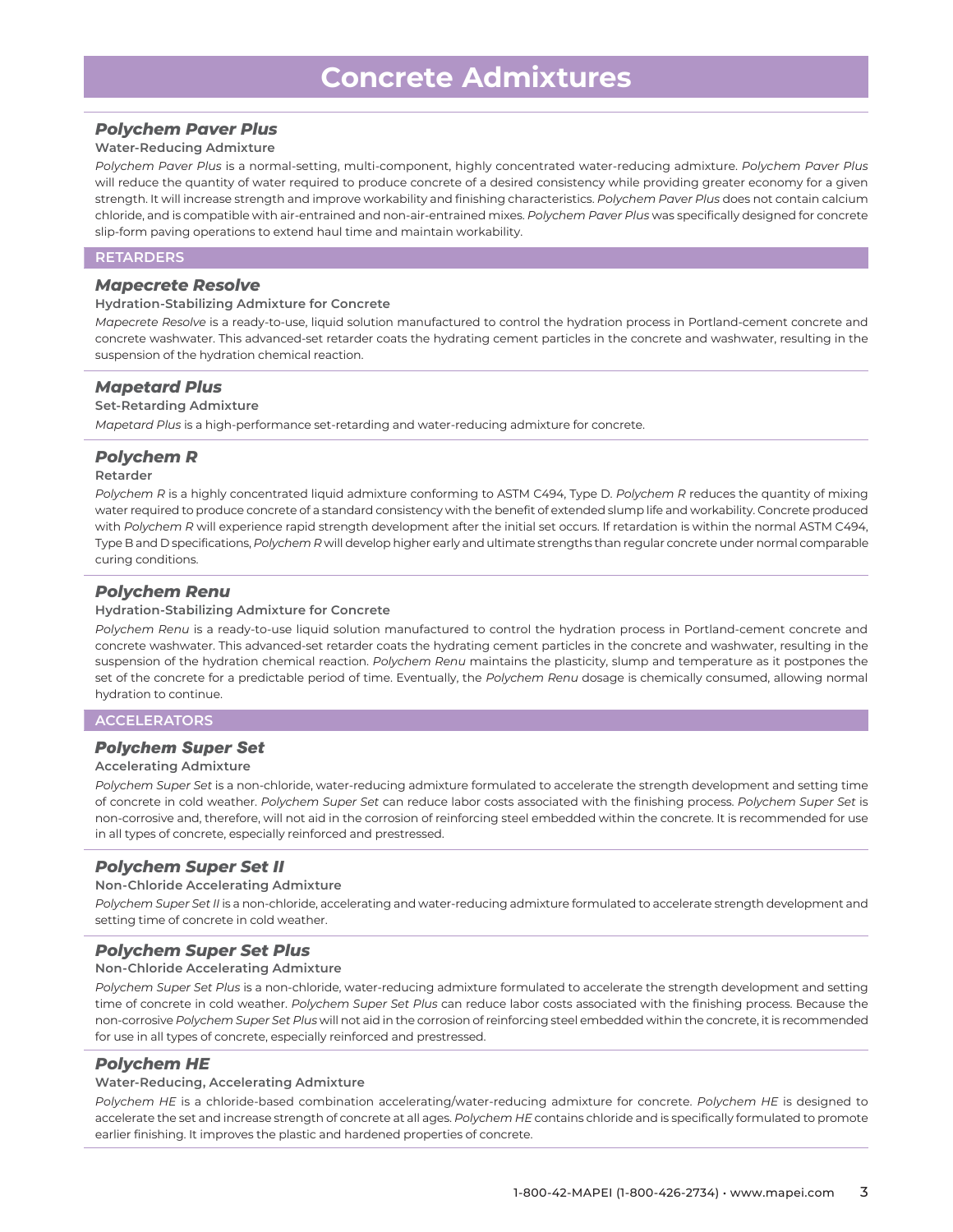# *Mapefast Ultra*

**Non-Chloride Accelerator for Concrete and Mortar**

*Mapefast Ultra* is a latest-generation, chloride-free, liquid-hardening accelerator for mortar and concrete.

# **SUPERPLASTICIZERS**

# *Dynamon SX*

#### **High-Range, Water-Reducing Admixture**

*Dynamon SX* is a high-performance admixture for concrete based on polycarboxylate technology, belonging to the MAPEI *Dynamon* system. *Dynamon SX* meets the requirements of ASTM C494 Type F and AASHTO M194 Type F. *Dynamon SX* has been designed for use in both ready-mix and precast/prestressed applications and where greater water reduction is needed, along with high mechanical strength at all ages. Its performance makes it particularly suitable for manufacturing self-consolidating concrete (SCC). *Dynamon SX* ensures high workability and cohesiveness in all concrete mixes.

# *Dynamon SX 37*

#### **High-Range, Water-Reducing Admixture**

*Dynamon SX 37* is a high-performance admixture for concrete that is based on polycarboxylate technology and belongs to MAPEI's *Dynamon* system. *Dynamon SX 37* meets the requirements of ASTM C494 Type F and AASHTO M194 Type F.

# *Dynamon SXT 21*

#### **Broad-Spectrum, Water-Reducing Admixture for Concrete**

*Dynamon SXT 21* is a normal-setting, broad spectrum, water-reducing admixture for concrete. By varying the dosage rate, it can be used as a normal, mid-range or high-range water-reducing admixture.

# *Dynamon NRG 1092*

#### **High-Range, Water-Reducing Admixture**

Concrete manufactured with *Dynamon NRG 1092* has a high level of workability and exhibits excellent mechanical properties when hardened. *Dynamon NRG 1092* has been designed for use in precast/prestressed concrete applications.

# *Dynamon NRG 546*

#### **High-Range Water-Reducing Admixture**

*Dynamon NRG 546* has been developed for use in both ready-mixed and precast concrete applications where improved water reduction, extended slump life and normal setting characteristics are desired.

# *Dynamon XTend W180*

#### **Acrylic Superplasticizer with Extended Slump Retention**

*Dynamon XTend W180* is a liquid admixture for high-quality concrete, specially formulated to reduce water/cement ratio, increase workability and extend working time.

# *EVO 2500*

#### **Complete-Range Water-Reducing Admixture**

*EVO 2500* is the latest in polycarboxylate technology that has been formulated to effectively meet demanding expectations for highperformance concrete. *EVO 2500* will increase dispersion and hydration of all cementitious materials, while enhancing the rheology and strength characteristics of concrete at all ages. *EVO 2500* is designed to be used in all concrete applications by varying the dosage rate, including those that may require high flowability or complete self-consolidating concrete (SCC) while maintaining workability and normal-setting characteristics. *EVO 2500* does not contain calcium chloride or any chloride-based components. Its use will not contribute to the increased corrosion of reinforcing steel in concrete.

# *Polychem 850*

#### **Multi-Range Water-Reducing Admixture**

*Polychem 850* is a normal-setting, multi-range water-reducing admixture for concrete utilizing polycarboxylate technology. *Polychem 850* is designed to facilitate the placing and finishing of ready-mixed concrete that is highly flowable and workable for extended periods of time with normal-setting characteristics.

# *Polychem 3000*

#### **Multi-Range Water-Reducing Admixture**

*Polychem 3000* is a normal-setting, multi-range water-reducing admixture for concrete utilizing polycarboxylate technology. *Polychem 3000* is designed to facilitate the placing and finishing of ready-mixed concrete that is highly flowable and workable for conventional periods of time with normal-setting characteristics.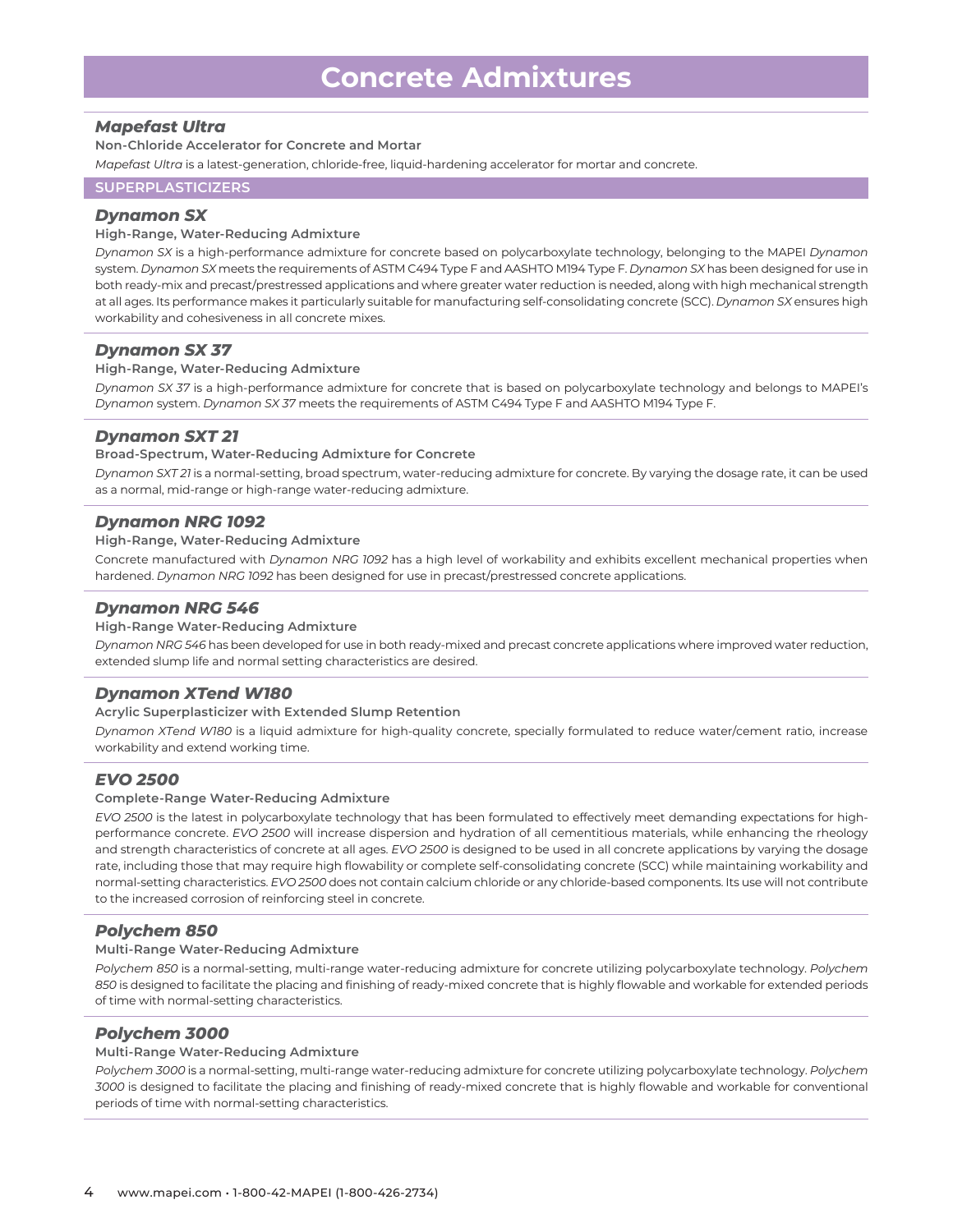# *Polychem SPC*

#### **Complete-Range Water-Reducing Admixture**

*Polychem SPC* is a normal-setting complete-range water-reducing admixture based on polycarboxylate chemistry. *Polychem SPC* is designed to be used in all concrete applications by varying the dosage rate, including those that may require high flowability or complete self-consolidating concrete (SCC) while maintaining workability and normal-setting characteristics. *Polychem SPC* does not contain calcium chloride or any chlorine-based components. Its use will not contribute to the increased corrosion of reinforcing steel in concrete.

# *Melchem*

#### **Superplasticizer**

*Melchem* is a water-soluble, melamine-based, high-range water-reducing admixture (superplasticizer). *Melchem* can reduce mixing water up to 30%, producing high-strength concrete with a low water/cement ratio that can be placed at normal levels of workability or can be added to a mix to produce flowing concrete with increased strength. *Melchem* is chloride-free and non-corrosive. *Melchem* is recommended for use in all concretes, especially reinforced/prestressed and post-tensioned concretes.

# *Polychem 441*

#### **Superplasticizer**

*Polychem 441* is a water-soluble, naphthalene-based, high-range water-reducing admixture. *Polychem 441* can reduce mixing water up to 30%, producing high-strength concrete with a low water/cement ratio that can be placed at normal levels of workability or can be added to a mix to produce flowing concrete with increased strength. *Polychem 441* is chloride-free and non-corrosive. *Polychem 441* is recommended for use in all concrete, especially reinforced/prestressed and post-tensioned concrete.

# *Mapefluid N200*

#### **High-Range, Water-Reducing Admixture**

*Mapefluid N200* is a high-range, naphthalene-sulfonate-based, water-reducing admixture for normal-setting, high-performance and durable concrete. Concrete manufactured with *Mapefluid N200* has a high level of workability and exhibits excellent mechanical properties when hardened.

#### **CORROSION INHIBITORS**

# *Mapeshield CI 300*

#### **Corrosion-Inhibiting Admixture for Concrete**

*Mapeshield CI 300* is liquid corrosion-inhibiting admixture based on calcium nitrite. *Mapeshield CI 300* inhibits the onset of corrosion of reinforcing steel caused by chlorides typically present in de-icing materials.

# *Polychem CI*

#### **Calcium Nitrite, Corrosion-Inhibiting, Non-Chloride Accelerating Admixture for Concrete**

*Polychem CI* is a calcium nitrite, liquid corrosion-inhibiting admixture for concrete containing steel reinforcement. *Polychem CI* chemically inhibits the onset of corrosion from chlorides on the reinforcing steel. *Polychem CI* has a minimum of 30% calcium nitrite by mass. *Polychem CI* weighs approximately 10.6 lbs. per U.S. gal. (4.81 kg per L) and has exactly the same chemical makeup as other 30% calcium nitrite corrosion-inhibiting admixtures.

#### **VISCOSITY-MODIFYING AGENTS**

#### *Mapecrete V3K*

#### **Viscosity-Modifying Admixture**

*Mapecrete V3K* is a liquid admixture specially formulated for use in the production of ready-mixed and precast concrete that requires high fluidity with no segregation. Control of the viscosity achieved using *Mapecrete V3K* allows for the production of self-compacting concrete with little or no fillers.

# *Polychem VMA*

#### **Viscosity-Modifying Admixture**

*Polychem VMA* is specifically formulated to improve the viscosity of highly flowable mixes, decrease the potential for segregation and improve the finishing characteristics of lean concrete mixes. *Polychem VMA* is recommended for use in Self-Consolidating Concrete (SCC), concrete containing manufactured sand and high water-to-cement ratio mixes.

# *DG-F*

#### **Anti-Washout and Viscosity-Modifying Admixture**

*DG-F* is a dry powder (biopolymer / highly refined diutan gum) admixture packaged in a ready-to-use, water-soluble bag that can be added to Portland-cement concrete based upon the application and specific load size. *DG-F* is a fast-hydrating biopolymer that has been specifically designed for use in applications of Portland-cement concrete, gypsum products and calcium aluminate cement. *DG-F* may be used as an AWA (anti-washout admixture) or a VMA (viscosity-modifying admixture) depending on project requirements or contractor needs.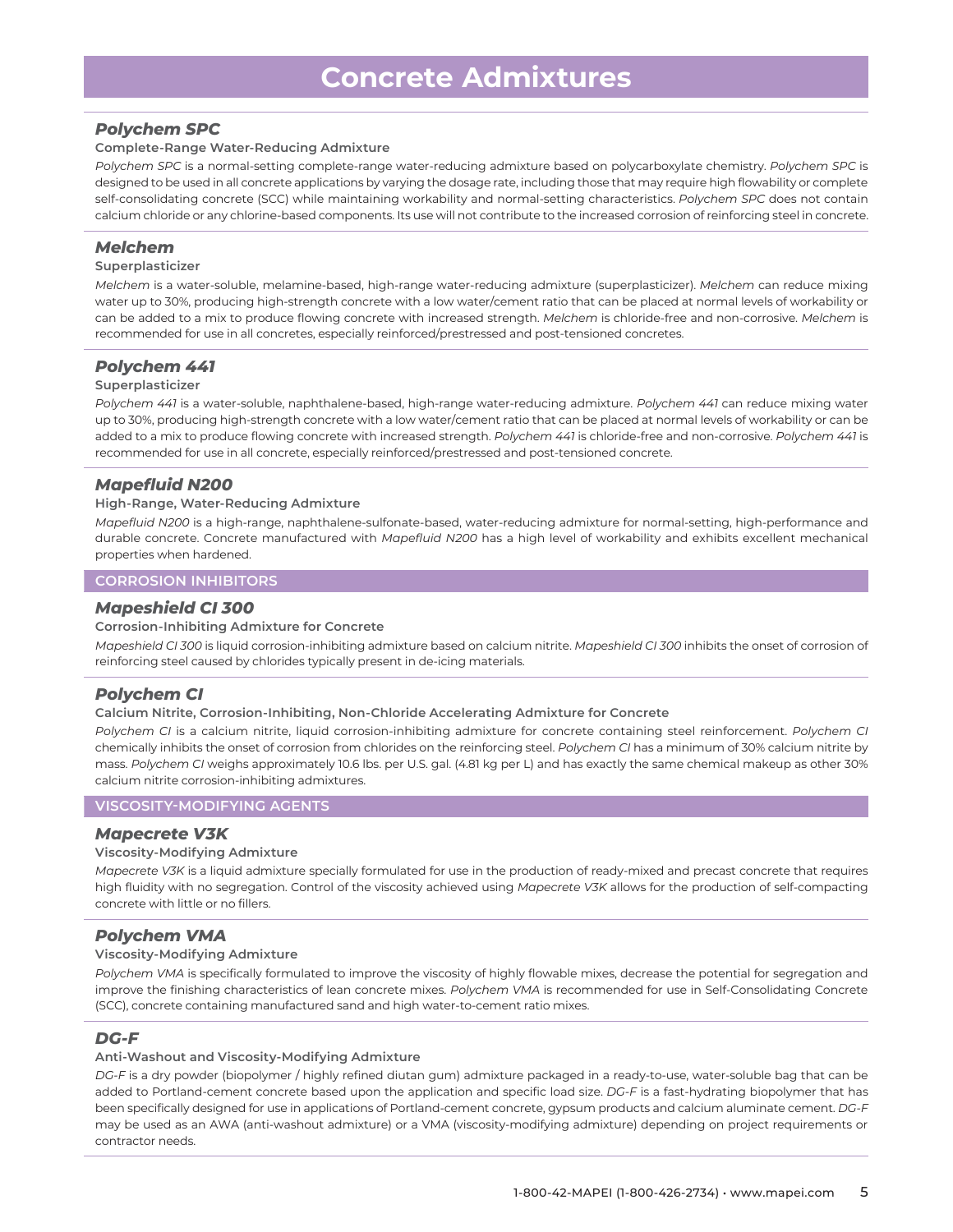# **SHRINKAGE REDUCERS**

#### *Mapecure SRA 27*

#### **Liquid, Shrinkage-Reducing Admixture for Concrete**

*Mapecure SRA 27* is a chloride-free, liquid admixture used to significantly reduce drying shrinkage in concrete. *Mapecure SRA 27* is not an expansive material, but rather functions by blocking capillaries of pore water, which is the major mechanism that causes drying shrinkage in concrete.

# *Expancrete*

#### **Expansive Agent for Shrinkage-Compensating Concrete and Mortar**

*Expancrete* is a powdered product added to the other ingredients of concrete in order to compensate drying shrinkage.

# *SRA-157*

#### **Shrinkage-Reducing Admixture**

*SRA-157* is a liquid shrinkage-reducing admixture that can be used in any Portland-cement-based product to significantly reduce drying shrinkage. *SRA-157* is not expansive material, but rather functions by blocking capillaries of pore water, which is the major mechanism that causes drying shrinkage in concrete. When added to concrete at a rate of 2% by weight of cementitious material, *SRA-157* can reduce shrinkage by up to 80% at 28 days of age and by up to 50% at one year of age.

# **MASONRY PRODUCTS**

#### *MP-10*

#### **Efflorescence Reducer / Water Repellent**

*MP-10* is a high-performance, efflorescence-reducing, water-repelling admixture for both wet- and dry-cast concrete applications. *MP-10* dry and semi-dry applications include concrete masonry units, SRWs and pavers. *MP-10* wet-cast applications include architectural precast and stone veneer.

# *Polychem BP*

#### **Block Plasticizer**

*Polychem BP* is a ready-to-use, high-performance, liquid plasticizer recommended for use in concrete block (both standard weight and lightweight). *Polychem BP* is also effective in the production of concrete pipe, especially when low slump is required. *Polychem BP* is added to pipe or block mixes during the mixing process. It should not be added directly to cement. No additional mixing time is necessary.

# *HCSP*

#### **Low-Slump Concrete Superplasticizer**

*HCSP* is a highly concentrated plasticizer that is designed for use in low-slump concrete pipe production. *HCSP* is formulated to produce a web on the concrete pipe that has a very smooth texture. *HCSP* can be used in the production of other low-slump concrete products (such as concrete block and roof tile) to achieve a medium-to-heavy swipe. *HCSP* is a ready-to-use liquid that improves workability while maintaining cohesiveness and achieving fuller hydration rates of the cement in low-slump concrete mixes. *HCSP* does not contain calcium chloride or any chloride-based components. It will not promote or contribute to corrosion of reinforcing steel in concrete pipe.

#### **WATERPROOFING ADMIXTURES**

#### *Idrocrete KR 1000*

#### **Waterproofing Admixture**

*Idrocrete KR 1000* is a waterproofing admixture in powdered form made from special hydrophilic components which, when added to a concrete mix, reduces permeability of hardened concrete.

#### *Idrocrete MN*

#### **Integral, Water-Repelling Admixture for Concrete**

*Idrocrete MN* is a high-efficiency, liquid water repellent for the concrete industry. It should be used for superior control of water absorption, reduction of efflorescence and, in general, to minimize water penetration and leakage in various concrete applications.

# *Krystol Internal Membrane* **(KIM)\***

#### **Waterproofing Admixture for Concrete**

*Krystol Internal Membrane* (KIM) is a chemical admixture in dry powdered form, effective in creating waterproof concrete. KIM is used in place of externally applied surface membranes to protect against moisture transmission, chemical attack and corrosion of reinforcing steel. When combined with fresh concrete, Kryton's unique and proven Krystol® technology reacts with un-hydrated cement particles to form millions of needle-like crystals. Over a period of weeks and months, these crystals grow, filling the naturally occurring pores and voids in concrete, and permanently blocking the pathways for water and waterborne contaminants. Later, if cracks form due to settling or shrinkage, incoming water triggers the crystallization process and additional crystals form, filling cracks and ensuring that the structure's waterproofing barrier is maintained and protected. In addition to filling the pores and capillaries of the concrete matrix with crystals, KIM enhances the natural hydration process by intensifying and prolonging the hydration of the cementing materials. This reduces the size and number of capillary pores within the concrete matrix, making it dramatically less porous, and improving strength and durability characteristics.

*\** Krystol Internal Membrane *(KIM) is available in the USA only.*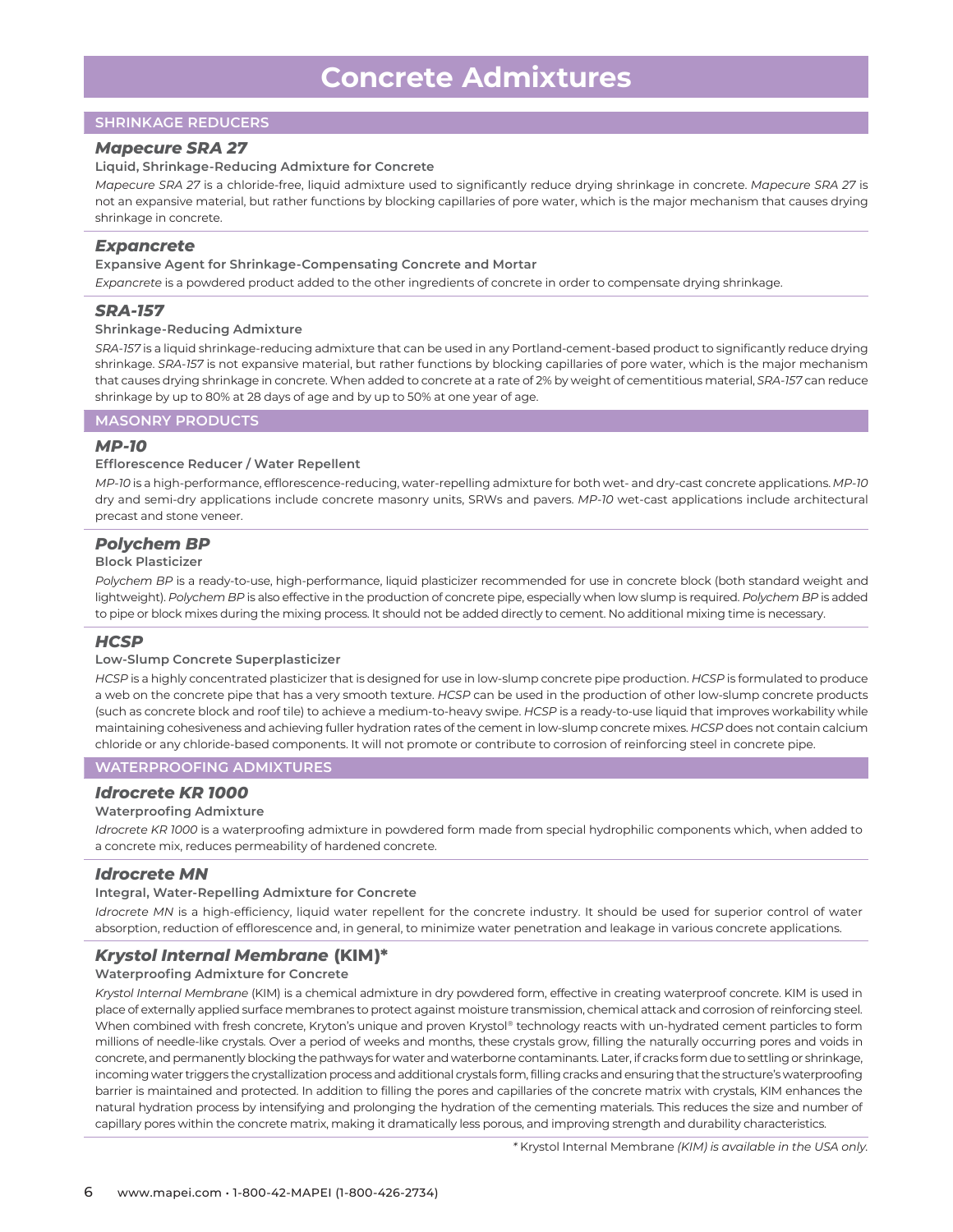# **SILICA FUME**

#### *Microsilica*

#### **Silica Fume**

*Microsilica* is an amorphous silicon dioxide (silica) consisting of sub-micron spherical primary particles and agglomerates of these. The material is highly reactive in cementitious and ceramic bond systems.

#### **SPECIALTY ADMIXTURES**

# *Polychem Extendflo X90*

#### **Specialty Slump-Retaining Admixture**

*Polychem Extendflo X90* is a revolutionary new technology based on significant advances in the admixture industry. When used as part of an admixture system, it provides slump retention without retardation. *Polychem Extendflo X90* gives the concrete producer the ability to immediately create the ideal admixture system for fluctuating regional raw materials, environmental conditions and project requirements.

# *ASR Mitigator*

#### **Lithium Nitrate**

*ASR Mitigator* admixture is a lithium-based, specially formulated admixture that is designed to control alkali-silica reactivity (ASR) in concrete.

#### *Mapecrete Film*

#### **Evaporation Retardant and Finishing Aid**

*Mapecrete Film* is designed to retard moisture evaporation on concrete surfaces and aid in finishing of concrete flatwork. *Mapecrete Film* forms a thin film to prevent rapid moisture loss on newly placed concrete surfaces and is particularly effective when concrete is placed in areas with direct sun, low humidity, high winds or high temperatures.

#### *Mapeair Zero*

#### **Air-Detraining Admixture for Concrete**

M*apeair Zero* is an air-detraining admixture that may be used in both ready-mix and precast concrete.

# **FIBER REINFORCEMENT**

#### *Polymesh M*

#### **Monofilament Fiber Reinforcement System for Concrete**

*Polymesh M* are monofilament polypropylene microfibers manufactured from 100%-virgin polypropylene resins. *Polymesh M*'s primary application is plastic shrinkage control in concrete.

#### *Polymesh Mono Pro*

#### **Polymesh Micro (Monofilament) Fibers for Concrete Reinforcement**

*Polymesh Mono Pro* is a unique, ultra thin monofilament polypropylene microfiber with high tensile strength and a high modulus of elasticity. Manufactured from 100%-virgin polypropylene resins, *Polymesh Mono Pro* has the primary application of plastic shrinkage control in concrete.

#### *Polymesh F*

#### **Fibrillated Fiber Reinforcement System for Concrete**

*Polymesh F* are fibrillated polypropylene microfibers manufactured from 100%-virgin polypropylene resins. *Polymesh F*'s fibrillation pattern improves the bonding between fibers and the concrete mixture, thus improving plastic shrinkage control in concrete.

#### *Mapefiber ST 42*

#### **Macrosynthetic Fiber Reinforcement for Concrete**

*Mapefibre ST 42* is a blend of polypropylene and polyethylene resins, configured as waved fiber. It is used for concrete reinforcement, to replace some rebar system and welded wire mesh (WWM) reinforcement, as well as steel fibers.

# *Advantage Macrosynthetic Fiber*

#### **Macrosynthetic Fiber Reinforcement**

*Advantage Macrosynthetic Fiber* provides post-first-crack toughness and enhanced fatigue strength, impact resistance and surface abrasion resistance, which leads to a more durable concrete with a longer service life.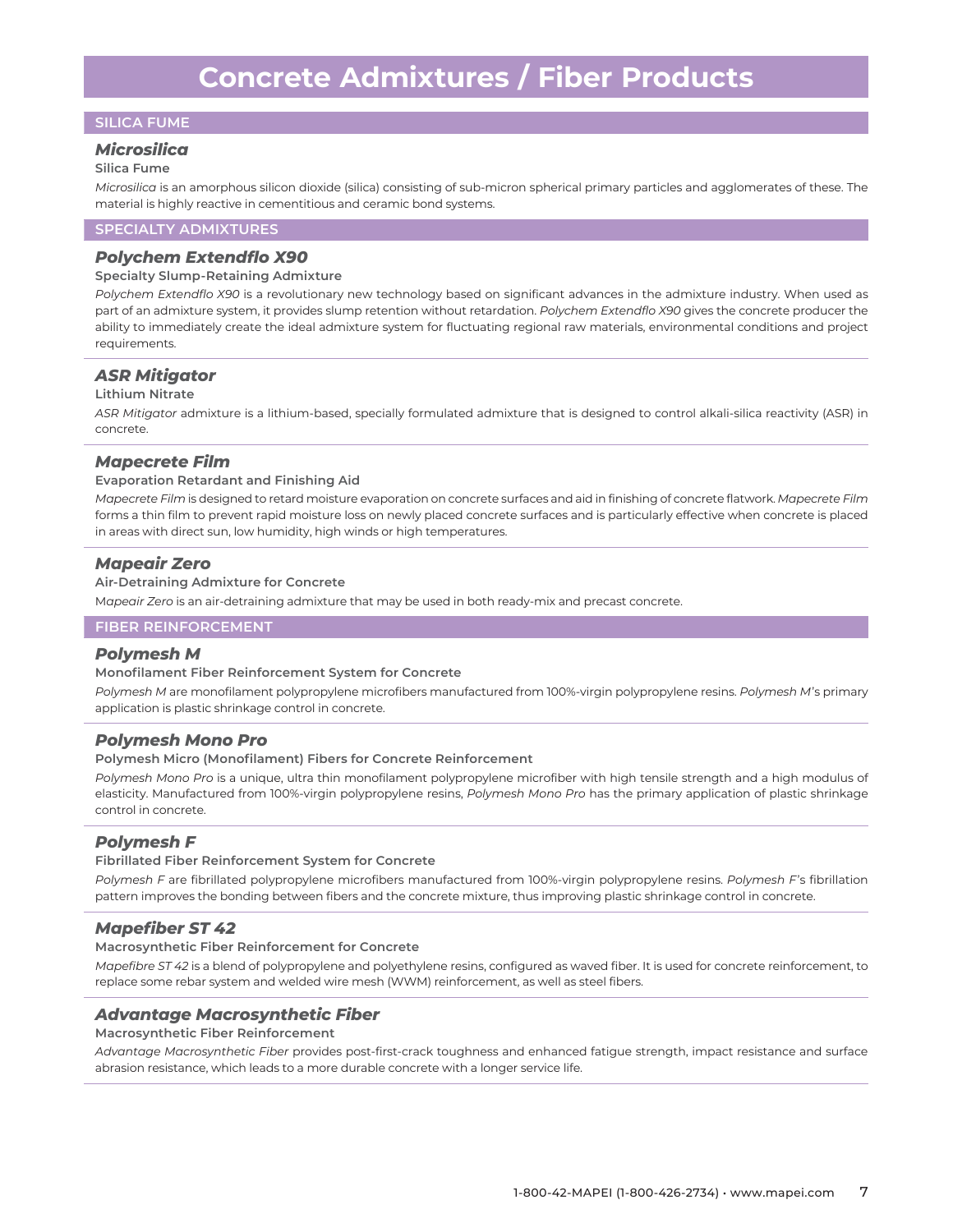# *Advantage HP Fiber*

#### **Macrosynthetic Fiber Reinforcement**

*Advantage HP Fiber* provides concrete with a uniformly distributed three-dimensional reinforcement system. It is able to proactively control cracking for plastic and drying shrinkage and to provide post-first-crack residual strength.

#### *Advantage Performance Plus Fiber*

**Macrosynthetic Fiber Reinforcement for Concrete**

*Advantage Performance Plus Fiber* is a blend of macrosynthetic fibers, configured as a mechanically embossed tape with critical width and thickness dimensions to maximize bond. *Advantage Performance Plus Fiber* is a cost-effective replacement to steel fibers, welded wire mesh (WWM), rebar and conventional reinforcement in concrete.

#### **FORM-RELEASE AGENTS**

#### *Mapeform Oil*

# **Form-Release Agent**

*Mapeform Oil* is a VOC-compliant, stable mixture of select organic materials that promotes easy stripping of concrete.

#### *Mapeform ECO 31*

#### **Vegetable-Based Form Oil**

*Mapeform ECO 31* is a form-release agent based on vegetable oil. It is particularly suitable for vertical applications.

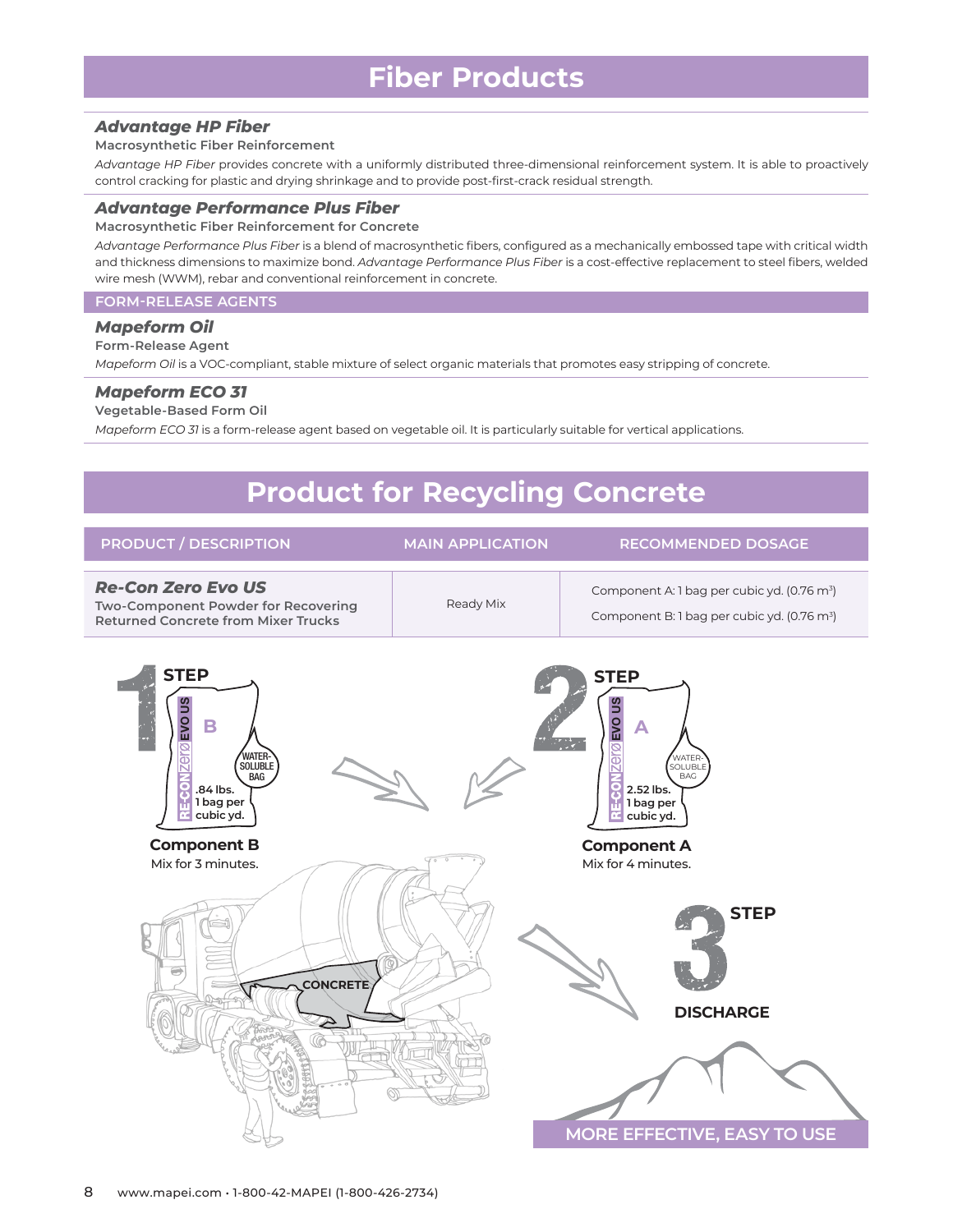# **About Admixtures for Concrete**

# **Quality products, innovative applications**

Our products are designed and used by leading-edge concrete producers with an emphasis on performance concrete. The products uniquely incorporate the optimum utilization of Portland cement and cementitious material in combination with local aggregate to achieve superior strength development, workability and enhanced finishing at low water-to-cement ratios.

# **The key to our success is people**

People are the true assets of an organization. Our company is made up of individuals who have extensive industry knowledge of the industry and listen to customers' specific needs. We have designed a solid program that addresses specific issues and allows for achievement of performance.

# **Manufacturing**

Not only are our admixtures manufactured to exacting specifications, they are formulated to produce optimum improvement in quality and uniformity of concrete under a variety of climatic conditions.

# **Dispenser systems**

We manufacture and maintain our own chemical dispenser units with qualified professionals to ensure efficient batching of admixture products.

# **Transportation**

We own and operate multi-compartment tanker trucks used by professional company drivers for timely deliveries of product. Plus, our employees understand the critical aspect of providing the correct products in their proper tanks.

# **Technical support**

We are proud to offer the technical expertise, product integrity and customer support that assure customers of a respected position within their construction community. We are committed to the continuous improvement and performance of the world's basic construction material: Concrete.